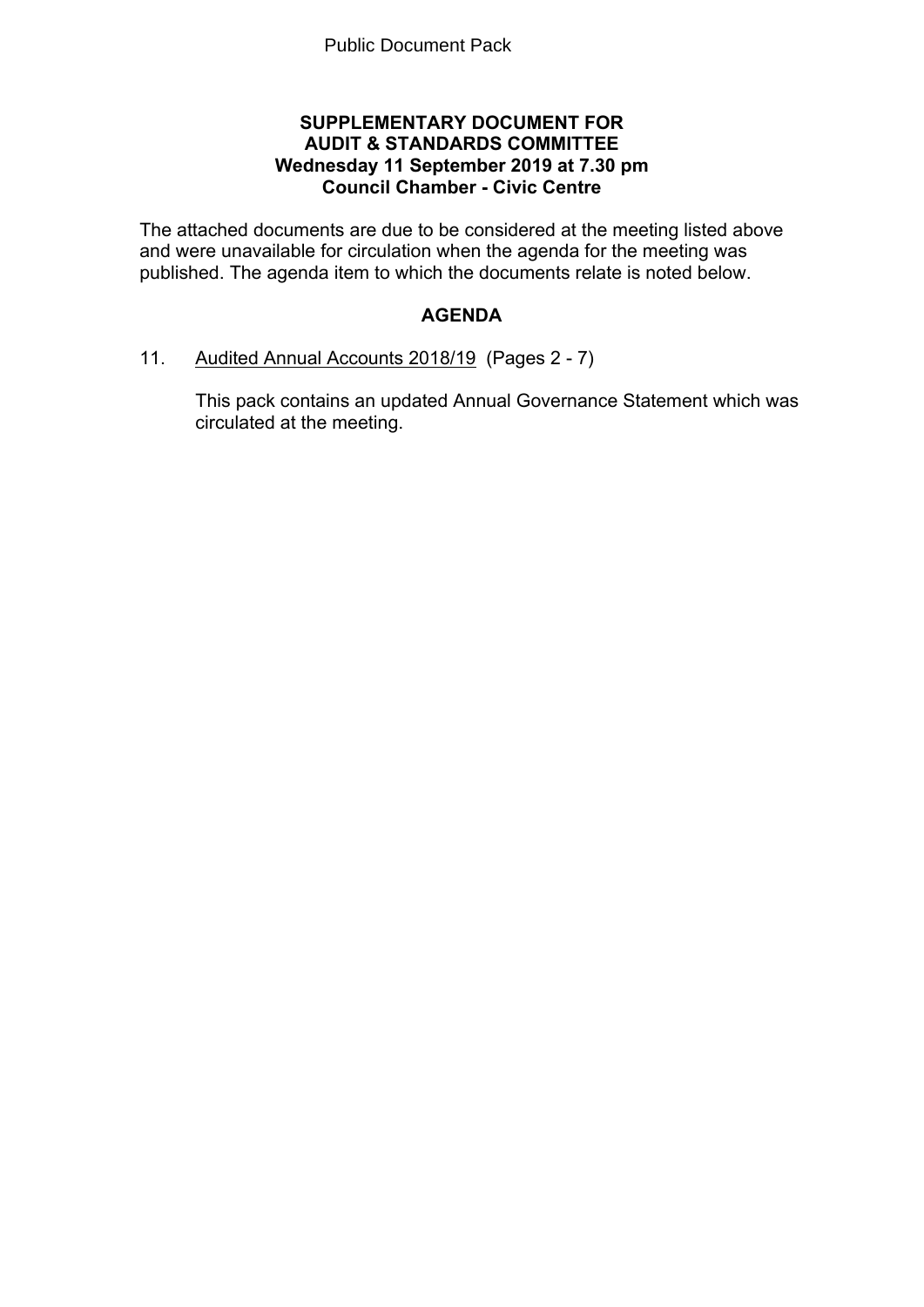Agenda Item 11

# **Harlow Council - Annual Governance Statement 2018/19**

## **Scope of responsibility**

- 1.1. Harlow Council is responsible for ensuring that its business is conducted in accordance with the law and proper standards, and that public money is safeguarded and properly accounted for, and used economically, efficiently and effectively. The Council also has a duty under the Local Government Act 1999 to make arrangements to secure continuous improvement in the way in which its functions are exercised, having regard to a combination of economy, efficiency and effectiveness.
- 1.2. In meeting this overall responsibility, the Council must put in place proper arrangements for the governance of its affairs, facilitating the effective exercise of its functions, including arrangements for the management of risk.
- 1.3. The Council has adopted a code of corporate governance (last reviewed November 2018) which is consistent with the principles of the CIPFA (Chartered Institute of Public Finance and Accounting)/SOLACE (Society of Local Authority Chief Executives) Framework *Delivering Good Governance in Local Government*.
- 1.4. This statement explains how the Council delivers good governance and reviews the effectiveness of these arrangements. It also meets the requirements of Regulation 6 of the Accounts and Audit Regulations 2015, in relation to the publication of an annual governance statement.

#### **The purpose of the Governance Framework**

- 1.5. The Governance Framework comprises the systems and processes, culture and values by which the Council is directed and controlled and its activities through which it accounts to, engages with and leads the community. It enables the Council to monitor the achievement of its strategic objectives and to consider whether those objectives have led to the delivery of appropriate, cost-effective services.
- 1.6. The system of internal control is a significant part of that framework and is designed to manage risk to a reasonable level. It cannot eliminate all risks of failure to achieve policies, aims and objectives, and can therefore only provide reasonable and not absolute assurance of effectiveness. The system of internal control is based on an on-going process designed to identify and prioritise the risks to the achievement of the Council's policies, aims and objectives. The system is designed to evaluate the likelihood of those risks being realised and the impact should they be realised, and to manage them efficiently, effectively and economically.
- 1.7. The Council's financial management arrangements conform to the governance requirements of the CIPFA Statement on the Role of the Chief Financial Officer in Local Government (2016).
- 1.8. The Council's governance framework has been in place within the Council for the year ended 31 March 2019 and up to the date that the statement of accounts was approved.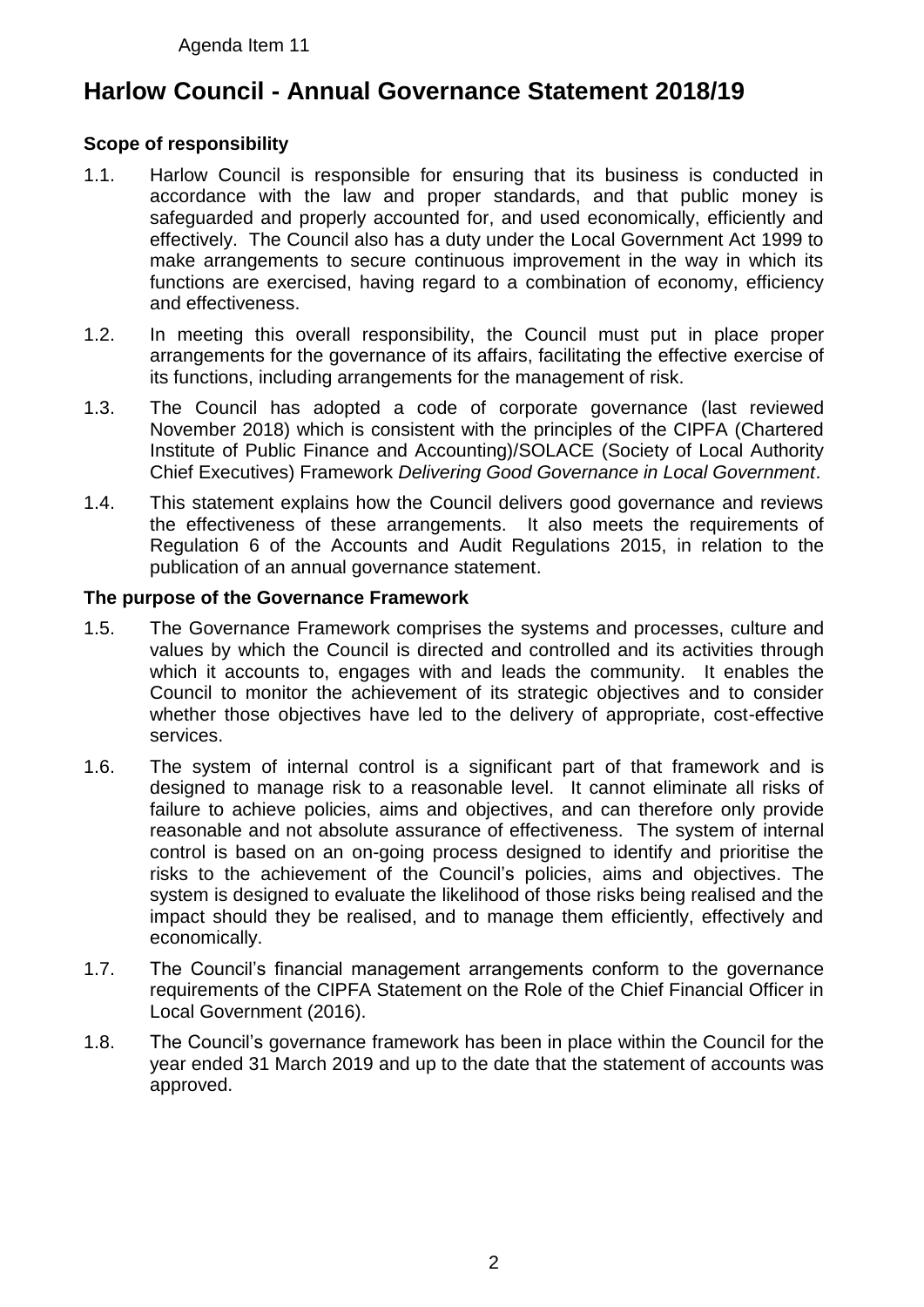## **The Governance Framework**

- 1.9. The Council's Governance Framework has been set up over successive years and is reviewed annually to ensure its continuing effectiveness with regard to the seven CIPFA/SOLACE principles of delivering good governance as updated in 2016, which are:
	- Behaving with integrity, demonstrating strong commitment to ethical values, and respecting the rule of law.
	- Ensuring openness and comprehensive stakeholder engagement.
	- Defining outcomes in terms of sustainable economic, social and environmental benefits.
	- Determining the interventions necessary to optimise the achievement of the intended outcomes.
	- Developing the Council's capacity, including the capability of its leadership and the individuals within it.
	- Managing risks and performance through robust internal control and strong financial management.
	- Implementing good practices in transparency, reporting, and audit, to deliver effective accountability
- 1.10. A brief description of the key elements of Governance Framework in place at Harlow Council is included as Appendix 1. The annual review of the effectiveness of this framework is covered in the next section.

#### **Review of effectiveness**

- 1.11. The Council has responsibility for conducting, at least annually, a review of the effectiveness of its governance framework including the system of internal control. The review of effectiveness is informed by:
	- a) the work of the senior management team who have responsibility for the development and maintenance of the governance environment
	- b) the role of the Cabinet and committees, including the Audit and Standards Committee and the Shareholders Sub Committee for the Council's wholly owned subsidiary company Harlow Trading Services
	- c) the Internal Audit Manager's Annual Report
	- d) comments made by the external auditors
	- e) other review agencies and inspectorates
- 1.12. The review has been led by the Corporate Governance Group comprising the Head of Governance, the Section 151 Officer, a Policy and Performance representative, the Internal Audit Manager, the Insurance and Risk Manager, the Legal Services Manager and other officers when they have specific contributions to make. In carrying out the review, the Group has kept in mind the seven CIPFA/SOLACE principles of effective governance. The Group has considered the following evidence:
	- a) Service Assurance Statements each third tier manager, in conjunction with their Head of Service, has completed a self-assessment covering the effectiveness of governance arrangements in their area. The selfassessments, which have been reviewed by Internal Audit, have been used to identify areas for improvement both at a service level and, where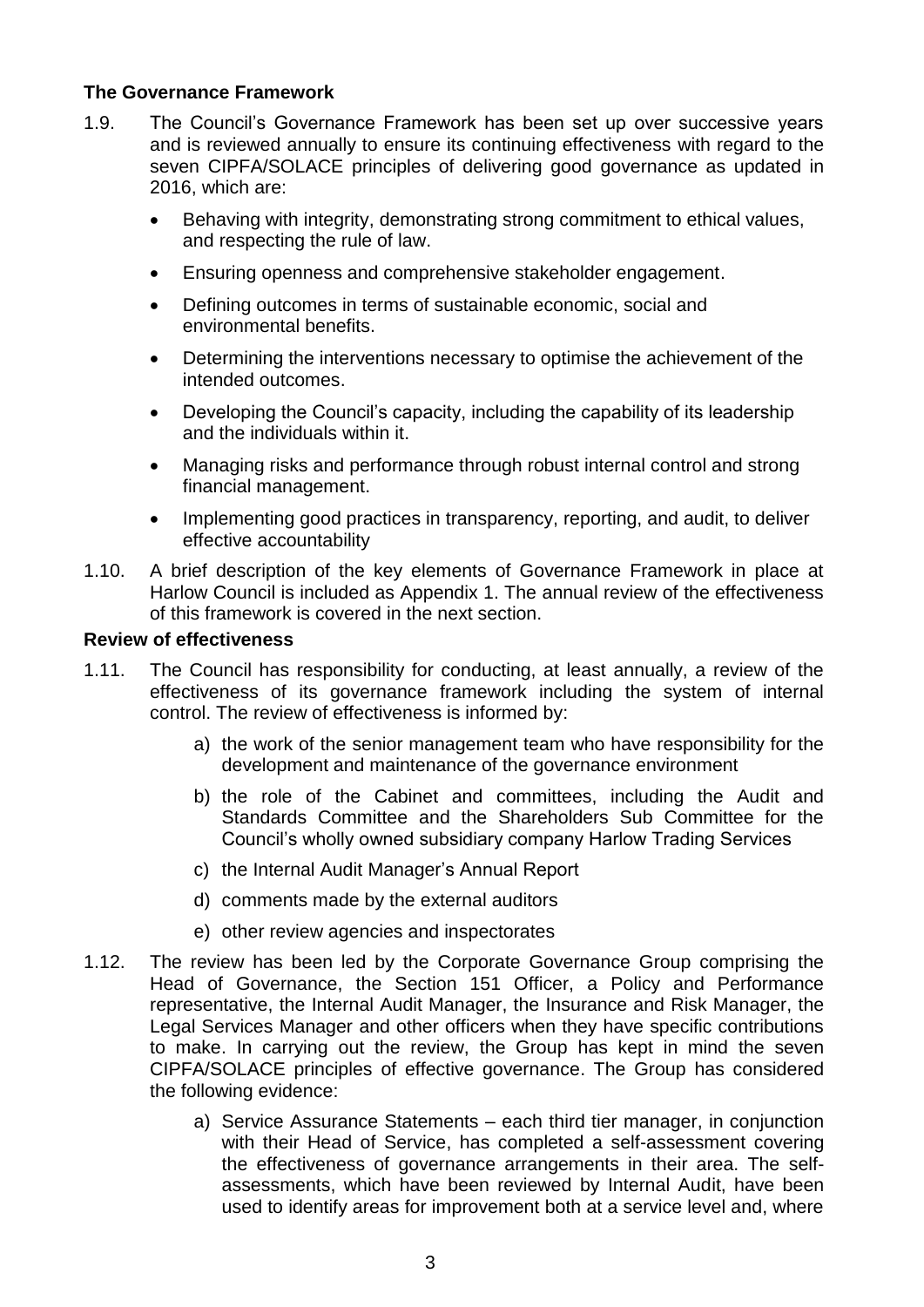more than one service has identified an area for improvement; corporate actions have been added to the improvement plan covered in the next section.

- b) The Internal Audit Manager's annual opinion on the Council's control framework, delivered to the Audit and Standards Committee, as the body charged with governance.
- c) Based upon the results of work undertaken during the year it is the Internal Audit Manager's overall opinion that the Council has an adequate and effective governance, risk management and control framework for 2018/19. Areas for improvement were identified in a number of reviews and action plans agreed. Where significant deficiencies in control processes have been identified by Internal Audit, the actions that the Council's management plan to take will, if implemented satisfactorily, resolve the deficiencies in the appropriate manner.
- d) External audit reports issued during the 2018/19 year. Where these exist, we have also used reports from other agencies and inspectorates.
- 1.13. During the year the Corporate Governance Group has been responsible for monitoring and reviewing the corporate governance framework and for considering specific governance issues as they arise. The work of this group has strengthened many of the Council's governance processes and has addressed issues raised in the Annual Governance Statement. In particular, the group continues to ensure that there is better integration of the assurance framework and that the process for producing the Annual Governance Statement remains robust.
- 1.14. The Corporate Governance Group has undertaken an assessment of the arrangements for governance during 2018/19 and has concluded that arrangements are fit for purpose and working effectively. As a result of this assessment, a small number of governance issues have been identified and in order to further strengthen arrangements, an action plan to address these issues is set out below.

#### **Overall opinion of Harlow's governance arrangements**

1.15. This AGS demonstrates that the Council has sound governance arrangements in place which continue to work well in practice for the 2018/19 financial year. However, the Council is not complacent and areas for improvement or development are detailed below.

#### **Governance Issues Identified**

1.16. This final part of the Annual Governance Statement (AGS) outlines the actions taken, or proposed, to deal with significant governance issues identified. The Council's Corporate Governance Group, which monitors and reviews the corporate governance framework, has ensured that the issues raised in the previous AGS have been addressed as detailed in Table 1 below: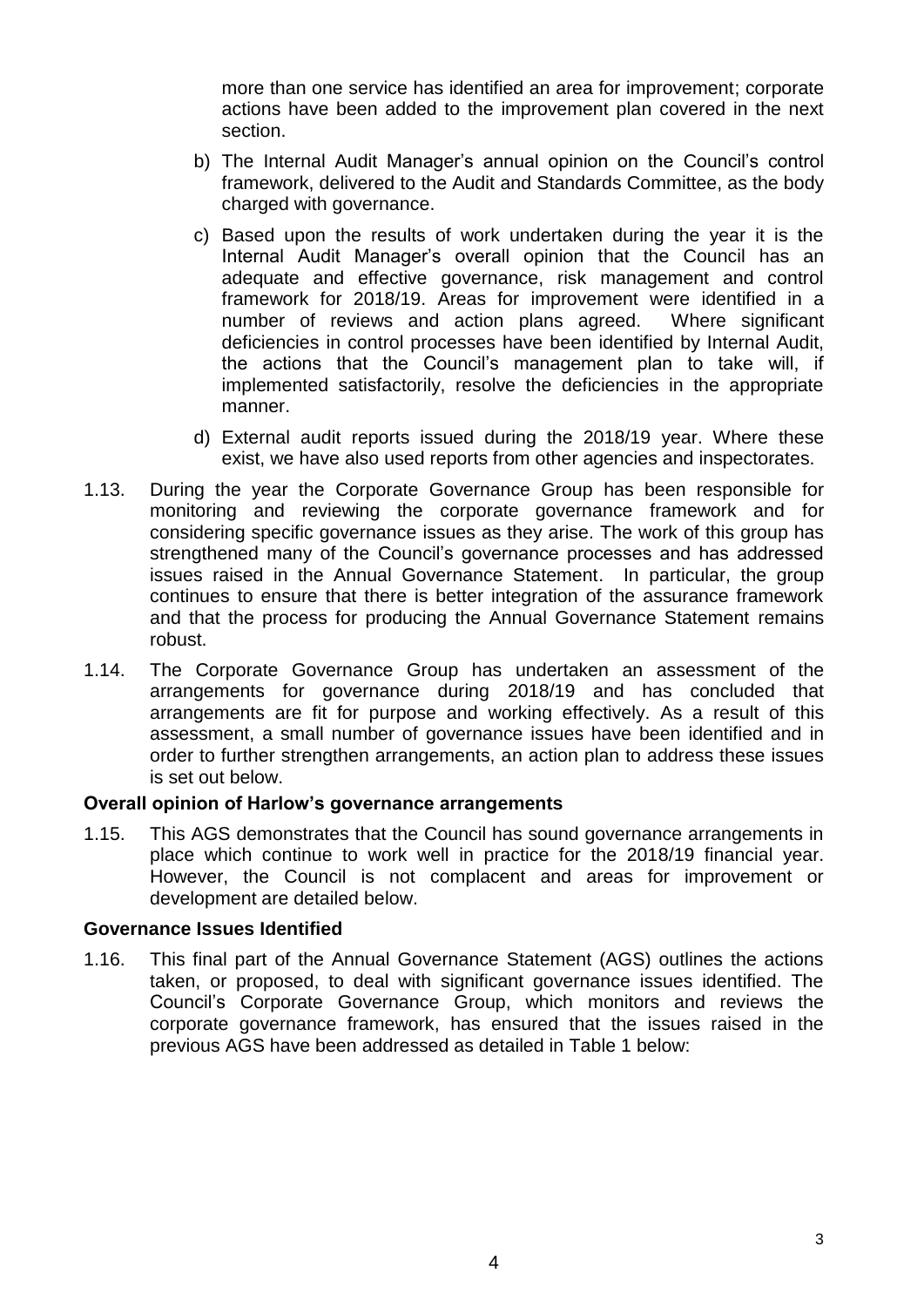#### **Table 1 – Progress on significant governance issues identified in the 2017/18 AGS**

| Significant issue identified in 2017/18<br><b>AGS</b>                                                                                                                                                                                                                                 | Action taken in 2018/19 to address the<br><b>issue</b>                                                                                                                                                                                                                                                                                      |  |  |
|---------------------------------------------------------------------------------------------------------------------------------------------------------------------------------------------------------------------------------------------------------------------------------------|---------------------------------------------------------------------------------------------------------------------------------------------------------------------------------------------------------------------------------------------------------------------------------------------------------------------------------------------|--|--|
| 1. General Data Protection Regulations<br>(GDPR): On 25 May 2018, the EU General<br>Data Protection Regulation came into force.<br>It is important the Council not only maintains<br>compliance but ensures there is a<br>continuous process for improvement too.                     | The number of self-reported data breaches<br>to the Information Commissioner's Office<br>during 2018/19 was low, being two. The<br>ICO took no further action as they placed<br>reliance on the action plan submitted with<br>each notification.                                                                                            |  |  |
|                                                                                                                                                                                                                                                                                       | GDPR across the Council is overseen by<br>the Officer Information Governance Group.<br>Membership includes the Council's Data<br>Protection Officer, who works in conjunction<br>with Internal Audit to ensure data protection<br>compliance.                                                                                               |  |  |
| Common theme from the Service Assurance Statements was:                                                                                                                                                                                                                               |                                                                                                                                                                                                                                                                                                                                             |  |  |
| 2. Business Continuity Plan (BCP)<br>testing: Testing regimes to be introduced to<br>verify the effectiveness of business<br>continuity plans, provide training to<br>participants on what to do in a real scenario<br>and identify areas where the plan needs to<br>be strengthened. | Progress against this is being monitored by<br>the Corporate Governance Group.                                                                                                                                                                                                                                                              |  |  |
|                                                                                                                                                                                                                                                                                       | The updated corporate business continuity<br>plan/emergency plan has been reviewed by<br>Senior Management Board, who approved<br>the need for a testing regime to be<br>implemented.                                                                                                                                                       |  |  |
|                                                                                                                                                                                                                                                                                       | A desk top exercise took place during<br>2018/19 which included Heads of Service<br>and Third Tier Managers, with a more<br>extensive test planned when the Council's<br>telephony system has been upgraded. In<br>the meantime, IT disaster recovery<br>arrangements at Latton Bush have been<br>tested in conjunction with service users. |  |  |
|                                                                                                                                                                                                                                                                                       | <b>Critical Incident Training involving</b><br>Councillors, senior officers and key staff<br>took place on Monday 15th April 2019.                                                                                                                                                                                                          |  |  |

1.17. In preparing this statement and reviewing the effectiveness of the Council's governance arrangements, the following areas have been identified for improvement. These are set out in the table below, together with the steps to be taken to address them:

#### **Table Two: Areas for improvement or monitoring during 2019/20**

| Key improvement/review area                                                                                                                                                         | Action to be taken in 2019/20                                                                                                                                                                                                                                                     |  |  |
|-------------------------------------------------------------------------------------------------------------------------------------------------------------------------------------|-----------------------------------------------------------------------------------------------------------------------------------------------------------------------------------------------------------------------------------------------------------------------------------|--|--|
| 1. Harlow Trading Services (HTS) Group:<br>With the expansion of the HTS Group, and<br>the potential for further entities, governance<br>arrangements need to be kept under review. | Review the robustness of governance<br>arrangements, including the role of the<br>Shareholders Sub Committee to ensure it is<br>adequately carrying out the shareholder<br>functions on behalf of the Council and to<br>avoid both officer and member conflict of<br>interests.   |  |  |
| 2. Brexit: If there is a 'no deal' Brexit then<br>this may impair the Council's strategic aims<br>and objectives.                                                                   | The implications are being regularly<br>monitored by SMB. The Council liaises<br>with the Local Resilience Forum Lead and<br>with the East of England LGA on Brexit<br>related operational issues and community<br>impact. In turn both these organisations<br>liaise with MHCLG. |  |  |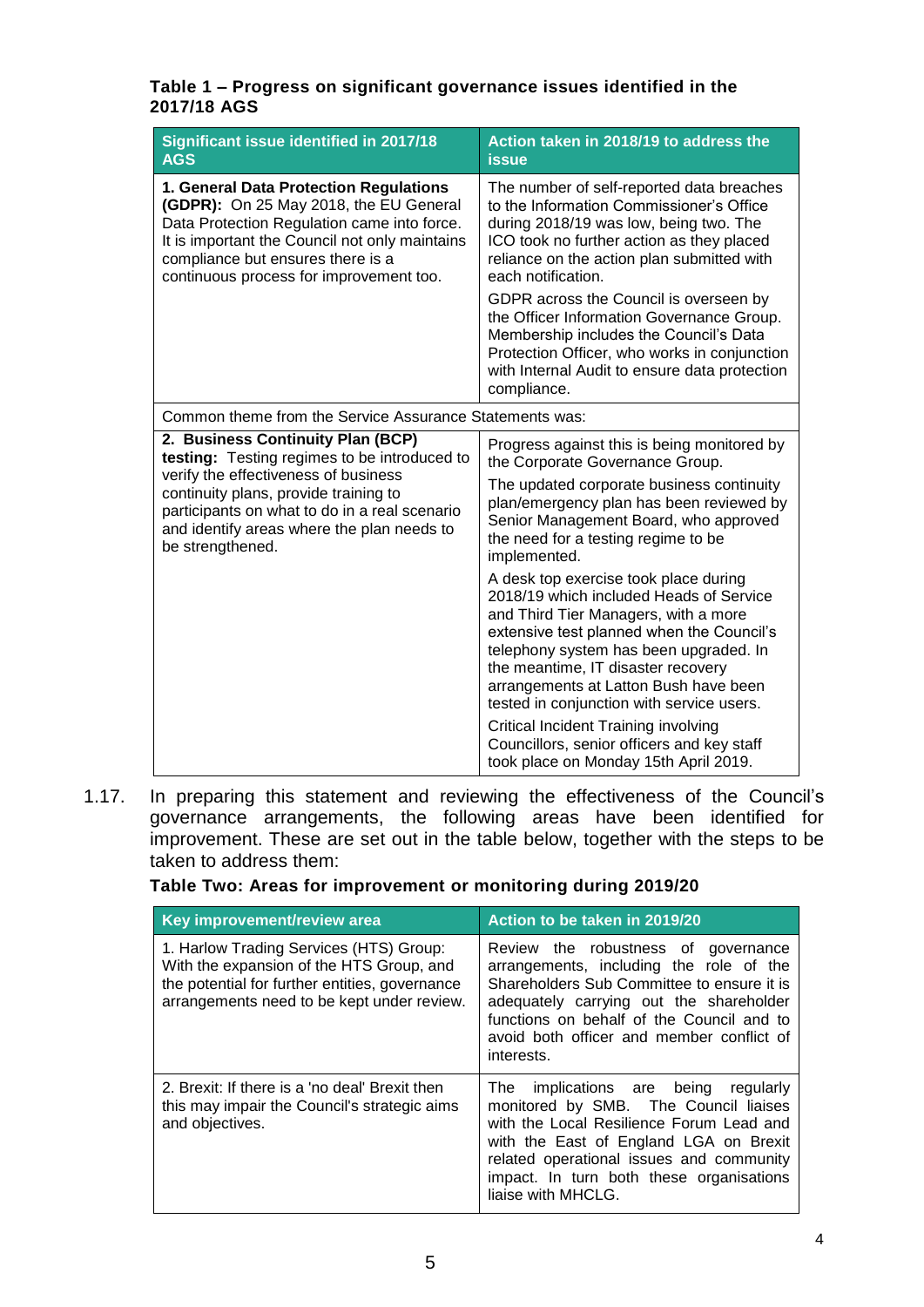| Key improvement/review area                                                                                                                                                                                          | Action to be taken in 2019/20                                                                                                                                                                                                                                                                                                                               |  |  |  |  |
|----------------------------------------------------------------------------------------------------------------------------------------------------------------------------------------------------------------------|-------------------------------------------------------------------------------------------------------------------------------------------------------------------------------------------------------------------------------------------------------------------------------------------------------------------------------------------------------------|--|--|--|--|
| Common theme from the Service Assurance Statements were:                                                                                                                                                             |                                                                                                                                                                                                                                                                                                                                                             |  |  |  |  |
| 3. Operational risk management: Recording<br>of key operational risks could be improved to<br>ensure they feed into the corporate risk<br>management process and for better<br>identification of interrelated risks. | This will be addressed through the roll out<br>of the new risk strategy, review of the<br>Council's risk appetite and assessment of<br>the Council's risk maturity which will allow<br>benchmarking of risk management within<br>the Council against best practice and<br>establish how well risk management as a<br>discipline is embedded and integrated. |  |  |  |  |
| 4. Project management: Lack of corporate<br>approach for projects.                                                                                                                                                   | Outcomes on the development of project<br>management processes and methodology<br>within the In-Phase system needs to rolled<br>out across the Council                                                                                                                                                                                                      |  |  |  |  |

1.18. The Corporate Governance Group will oversee this action plan over the coming year and report on progress to the Audit and Standards Committee. The Group will ensure that governance issues are promoted, addressed and monitored in a co-ordinated manner throughout the next financial year.

| 1.19.                   | We, the undersigned, are satisfied that these steps will address the<br>need for improvements that were identified in our review of<br>effectiveness. The Council's Governance Group will monitor their<br>implementation and operation throughout the year and report progress<br>as part of our next annual review. |       |  |  |
|-------------------------|-----------------------------------------------------------------------------------------------------------------------------------------------------------------------------------------------------------------------------------------------------------------------------------------------------------------------|-------|--|--|
| Signed:                 |                                                                                                                                                                                                                                                                                                                       | Date: |  |  |
| (Leader of the Council) |                                                                                                                                                                                                                                                                                                                       |       |  |  |
| Signed:                 |                                                                                                                                                                                                                                                                                                                       | Date: |  |  |
|                         | (Managing Director)                                                                                                                                                                                                                                                                                                   |       |  |  |

 $\overline{\phantom{a}}$